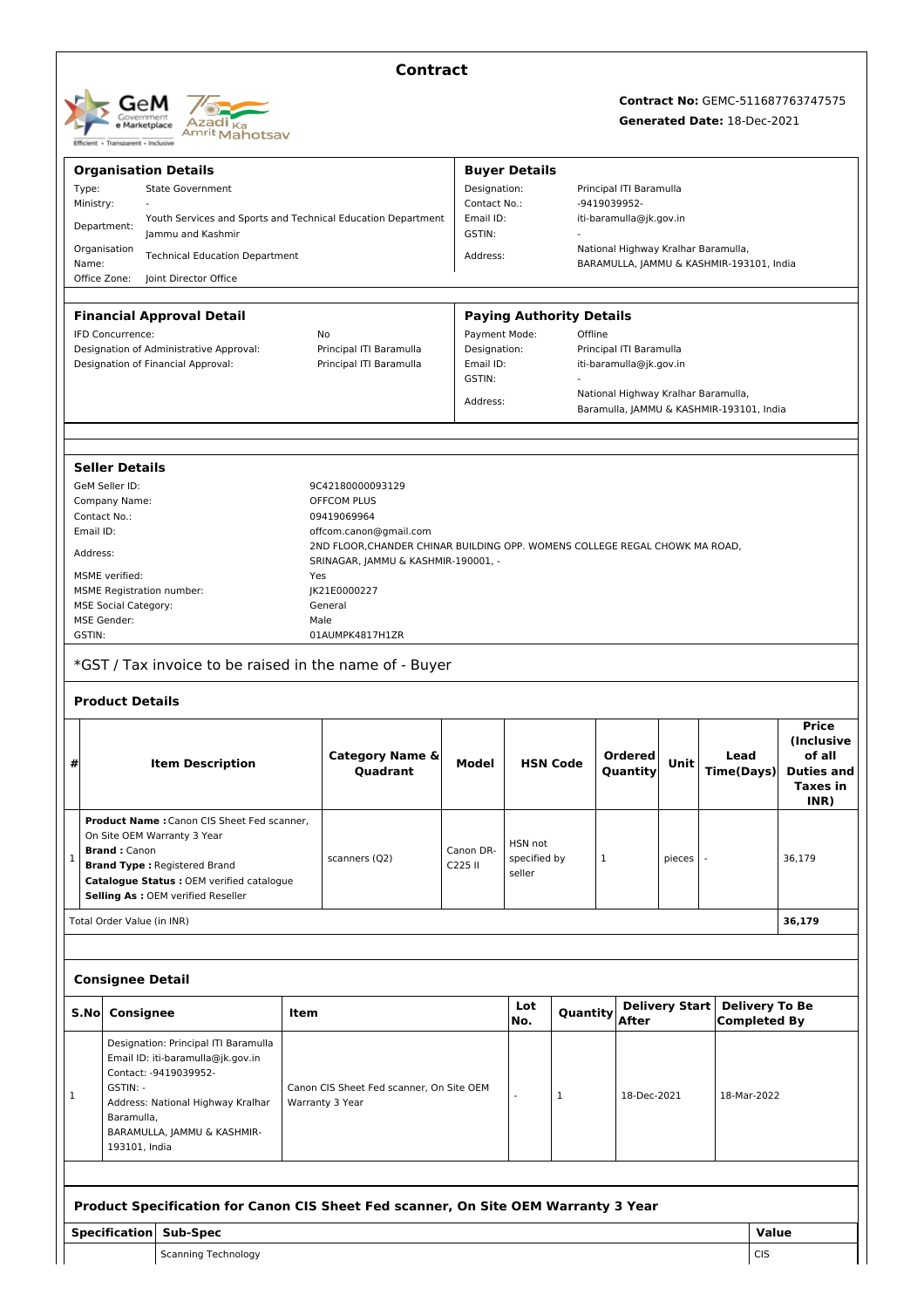|               | Scanner Type                                                                                                                                                                                   | Sheet Fed                  |  |
|---------------|------------------------------------------------------------------------------------------------------------------------------------------------------------------------------------------------|----------------------------|--|
|               | Document Size                                                                                                                                                                                  | Legal                      |  |
|               | Optical Resolutiom (Dpi)                                                                                                                                                                       | 600                        |  |
|               | Maximum Resolution (Dpi)                                                                                                                                                                       | 600                        |  |
|               | Monochrome Scan Speed                                                                                                                                                                          | 25ppm/50ipm                |  |
|               | Colour Scan Speed                                                                                                                                                                              | 25ppm/50ipm                |  |
|               | Colour Depth (Bits)                                                                                                                                                                            | 24                         |  |
|               | Paper Weight Handling Capacity (GSM)                                                                                                                                                           | 209                        |  |
|               | Scanning Feature                                                                                                                                                                               |                            |  |
|               | Paper Path                                                                                                                                                                                     | Straight & U both          |  |
|               | Multi Fed Detection Feature                                                                                                                                                                    | Yes                        |  |
|               | Automatic Document Feeder (ADF)                                                                                                                                                                | Available                  |  |
|               | ADF Tray Capacity (Number of sheets)                                                                                                                                                           | 30                         |  |
|               | USB interface                                                                                                                                                                                  | 2.0                        |  |
| Specification | Network Interface                                                                                                                                                                              | Not Available              |  |
|               | Wi-fi Interface                                                                                                                                                                                | Not available              |  |
|               | <b>OS Compatibility</b>                                                                                                                                                                        | Windows 8 64-bit           |  |
|               | Daily Duty Cycle (Number of Pages)                                                                                                                                                             | 1500                       |  |
|               | Scan File Formats                                                                                                                                                                              | pdf,TIFF,.jpeg,            |  |
|               | <b>Bundled Softwares</b>                                                                                                                                                                       | <b>ISIS/TWAIN Driver</b>   |  |
|               | Power Consumption in Standby mode (Watts)                                                                                                                                                      | 1.7                        |  |
|               | Power Consumption in Operational mode (Watts)                                                                                                                                                  | 12.7                       |  |
|               | BIS Registration as per Compulsory Registration Scheme under Gazette of India Notification no. S.O. 2357(E) dated<br>07/09/2012 issued by Department of Electronics and Information Technology | Yes                        |  |
|               | BIS Registration Number and Its validity                                                                                                                                                       | R-<br>41001279, Sept. 2019 |  |
|               | Operating Temperature Range (Degree C)                                                                                                                                                         | 10-32                      |  |
|               | Operating Humidity (% RH)                                                                                                                                                                      | 20-80                      |  |
|               | Dimensions (W x D x H) (mm x mm x mm)                                                                                                                                                          | 300 x220 x 156             |  |
|               | Weight (Kg)                                                                                                                                                                                    | 2.7                        |  |
|               | On Site OEM Warranty (Year)                                                                                                                                                                    | 3                          |  |
|               |                                                                                                                                                                                                |                            |  |

#### **Terms and Conditions**

#### **1. General Terms and Conditions-**

1.1 This Contract between the Seller and the Buyer, is for the supply of the Goods and/ or Services, detailed in the schedule above, in accordance with the General Terms and Conditions (GTC) as available on the GeM portal (unless otherwise superseded by Goods / Services specific Special **Terms and Conditions (STC) and/ or BID/Reverse Auction Additional Terms and Conditions (ATC), as applicable**

1.2 Terms of delivery: Free Delivery at Site including loading/unloading. In respect of items requiring installation and / or commissioning and other services in the scope of supply (as indicated in respective product category specification / STC / ATC), and the cost of the same is also included in **the Contract price.**

1.2.1 Contracted goods should be delivered at the consignee or designated delivery location as per the working time of the buying organisation. **Seller may get the same confirmed from consignee before scheduling delivery.**

1.2.2 A copy of the contract should be available with the messenger / dispatching agency that delivers the Goods at consignee / delivery location (preferably pasted / attached outside the consignment / package) for easy reference and ease in delivery acceptance.

1.3 Delivery period: The Delivery Period/Time shall be essence of the Contract and delivery must be completed not later than such date(s). Any modification thereto shall be mutually agreed and incorporated in the Contract as per the provisions of the GTC.